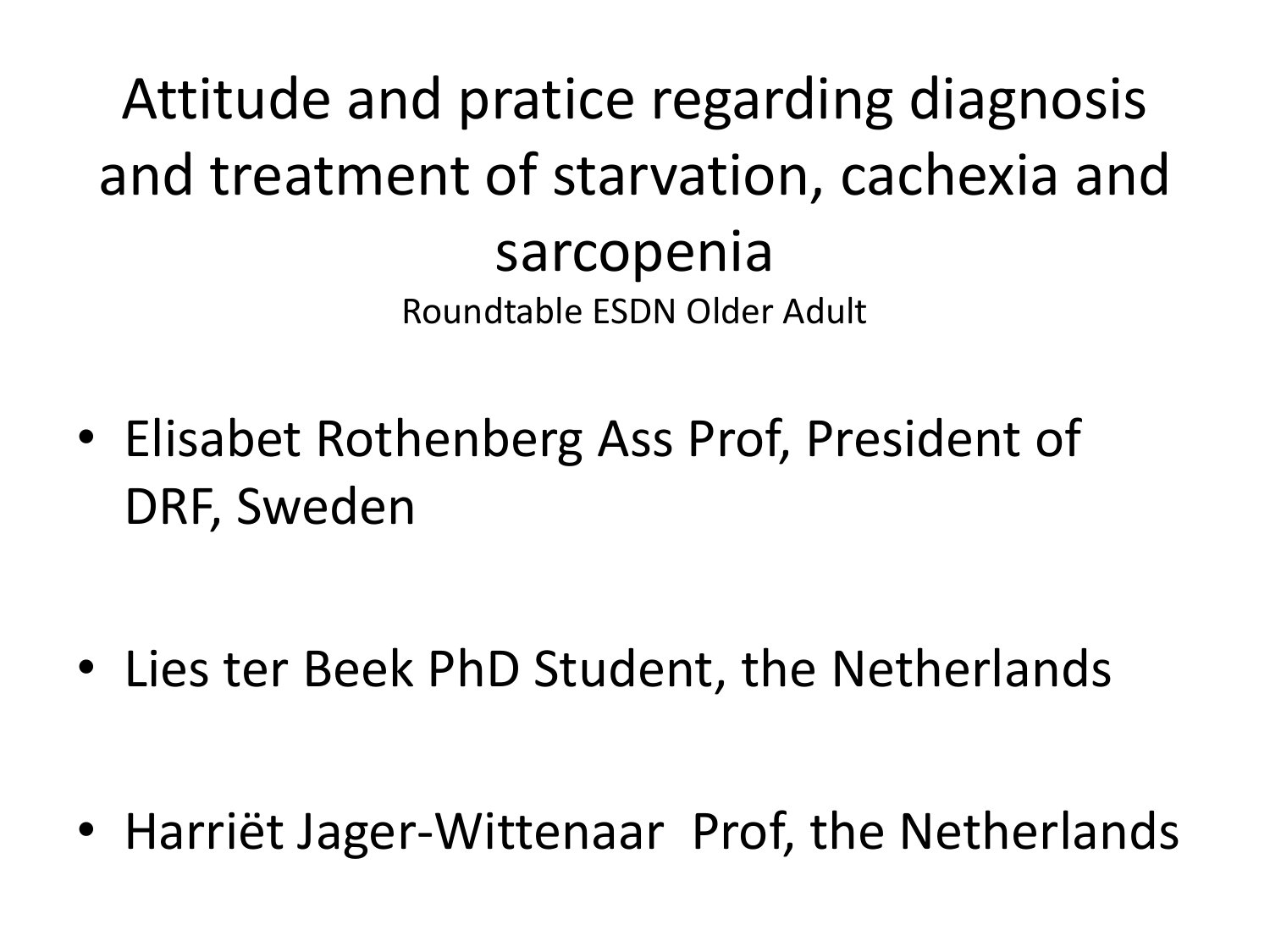#### Diagnosis and treatment of starvation, cachexia and sarcopenia **Concepts**

Elisabet Rothenberg Lead of ESDN older adults President of the Swedish Association of Clinical **Dietitians** Associate professor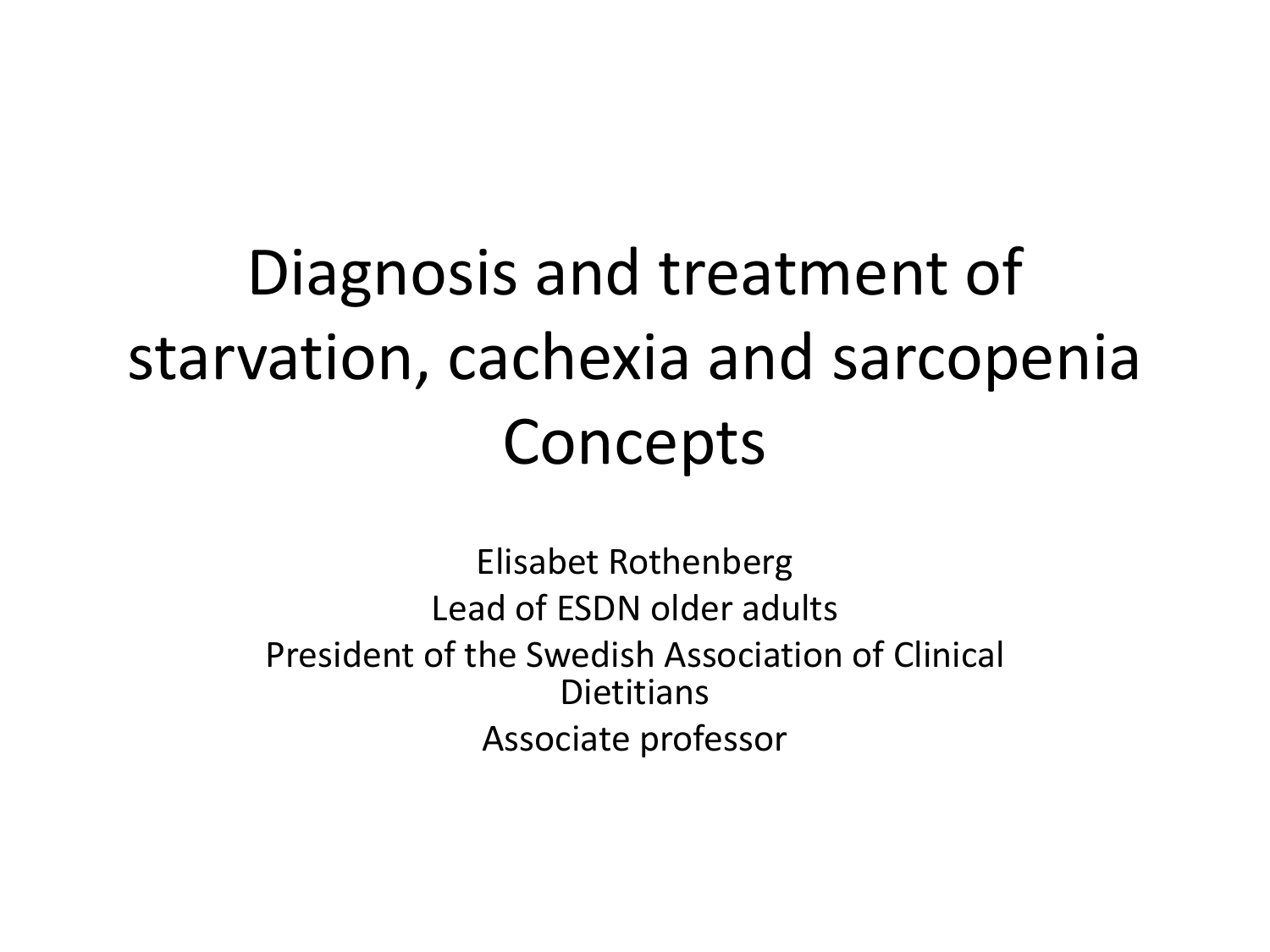### Aim of the session

- Present the ongoing ESPEN task of terminology
	- But also previous activites

- Discuss terms and concepts with you
	- Respons
	- Suggestions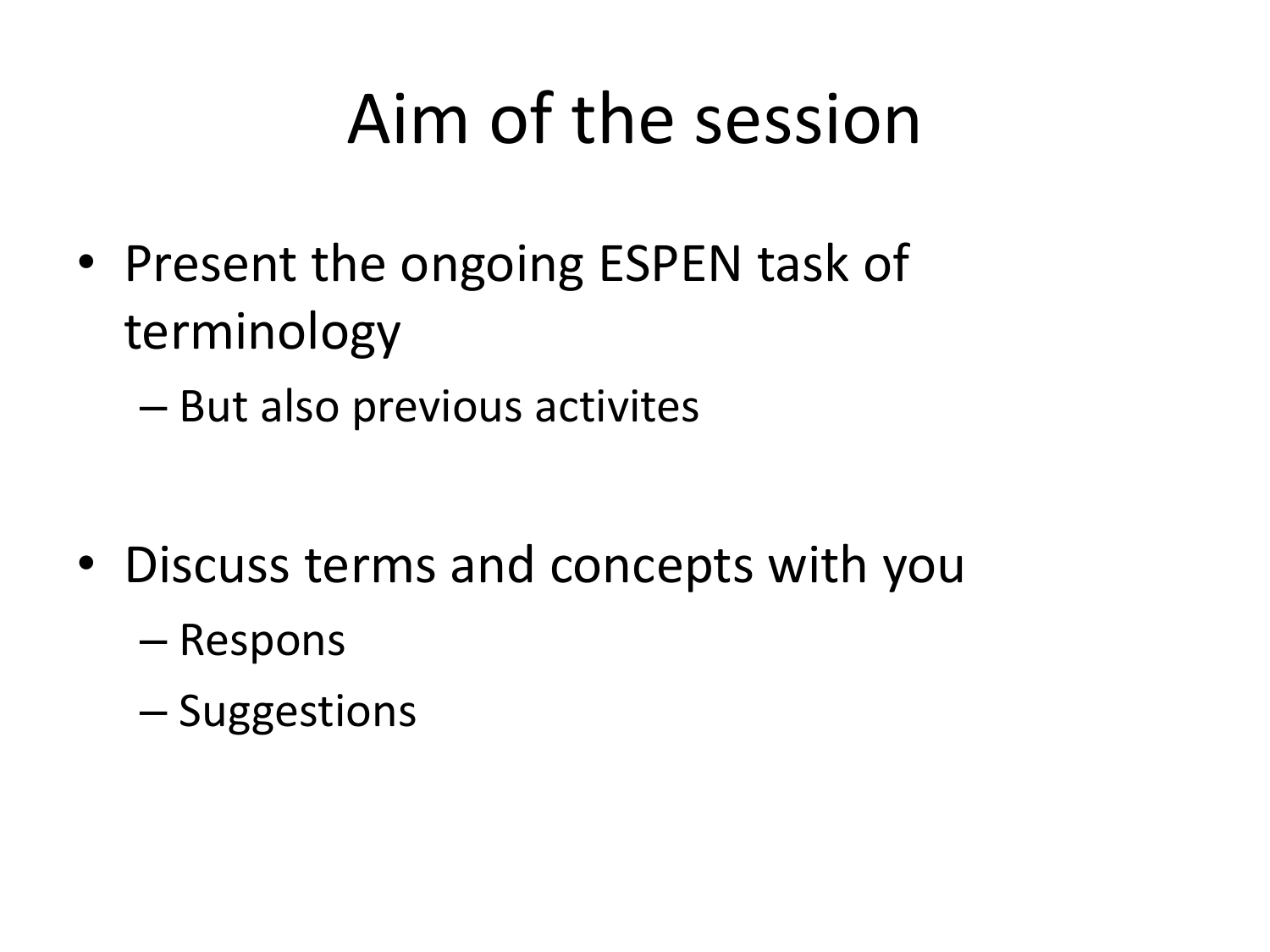**ESPEN** 



THE FUROPEAN **SOCIETY FOR** CLINICAL **NUTRITION AND METABOLISM** 

### **The nutrition care process**

- Screening/risk evaluation
- Assessment
	- diagnosis
- Treatment
- Monitoring

**A clear diagnostic procedure has been missing**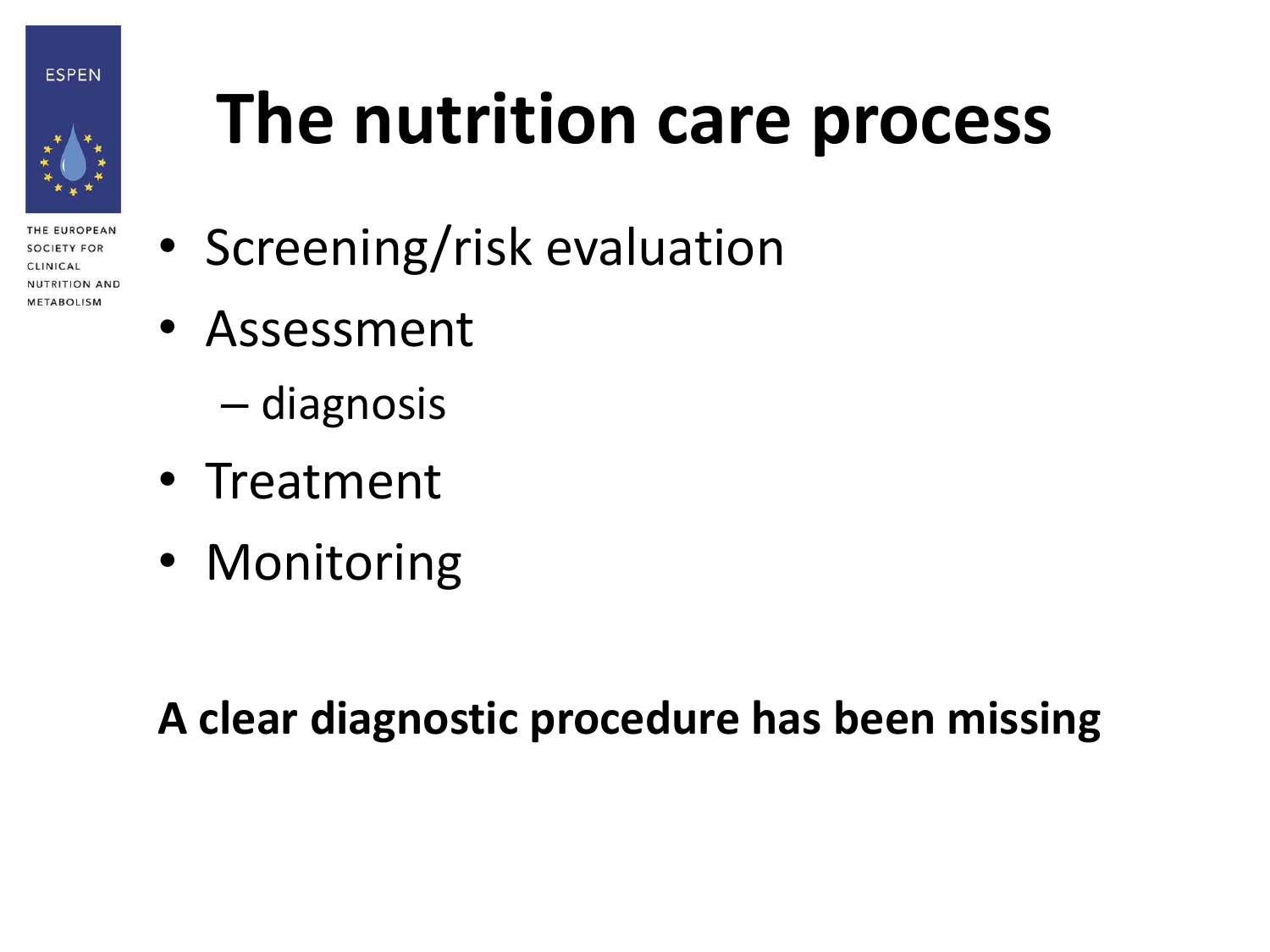

Nutrition 26 (2010) 432-440

Basic nutritional investigation

**NUTRITION** 

www.nutritionirnl.com

#### Defining malnutrition: Mission or mission impossible?

Judith M.M. Meijers, R.N., Ph.D.<sup>a,\*</sup>, Marian A.E. van Bokhorst-de van der Schueren, R.D., Ph.D.<sup>b</sup>, Jos M.G.A. Schols, M.D., Ph.D.<sup>c</sup>, Peter B. Soeters, M.D., Ph.D.<sup>d</sup>, and Ruud J.G. Halfens, Ph.D.<sup>a</sup>

#### **Conclusion: there is no full agreement among experts on the elements defining malnutrition. The results may fuel the discussion, which will most ideally**

**lead to an international consensus on a definition and operationalism of malnutrition.**

Meijers JM, van Bokhorst-de van der Schueren MA, Schols JM, Soeters PB, Halfens RJ. Defining malnutrition: mission or mission impossible? Nutrition (Burbank, Los Angeles County, Calif). 2010;26(4):432-40. Epub 2009/12/04.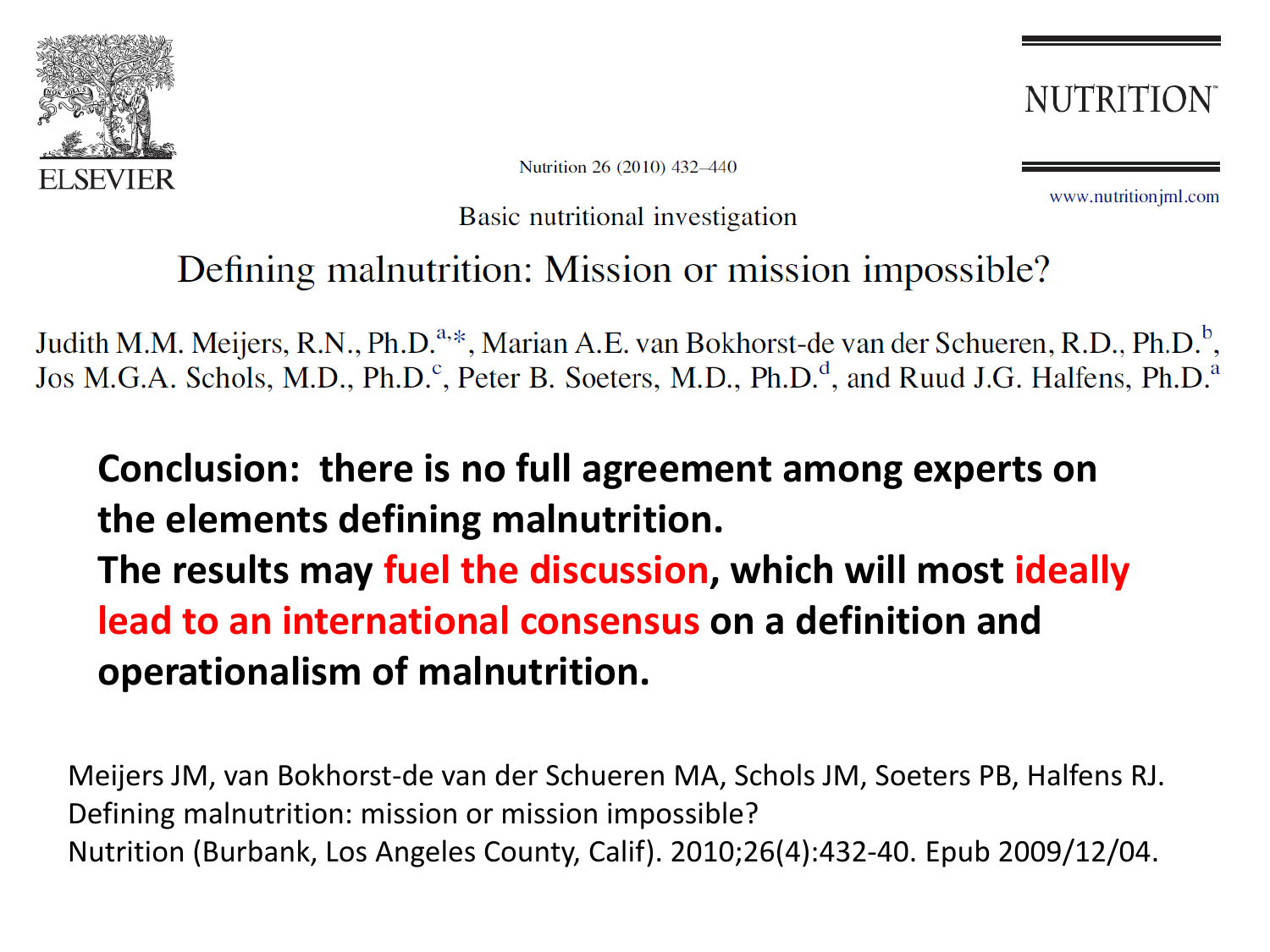



THE FUROPEAN SOCIETY FOR **NUTRITION AND METABOLISM** 

#### **ESPEN Blue book definition of undernutrition**

ESPEN proposes the following definition of undernutrition: "A state resulting from lack of uptake or intake of nutrition leading to altered body composition (decreased fat free mass (FFM) and body cell mass (BCM)) leading to diminished physical and mental function and impaired clinical outcome from disease". In potentially recoverable clinical conditions, such a definition is also helpful in determining the cases in which nutritional support is likely to make a difference.

Basics in Clinical Nutrition, 4th Edition 2011, p.21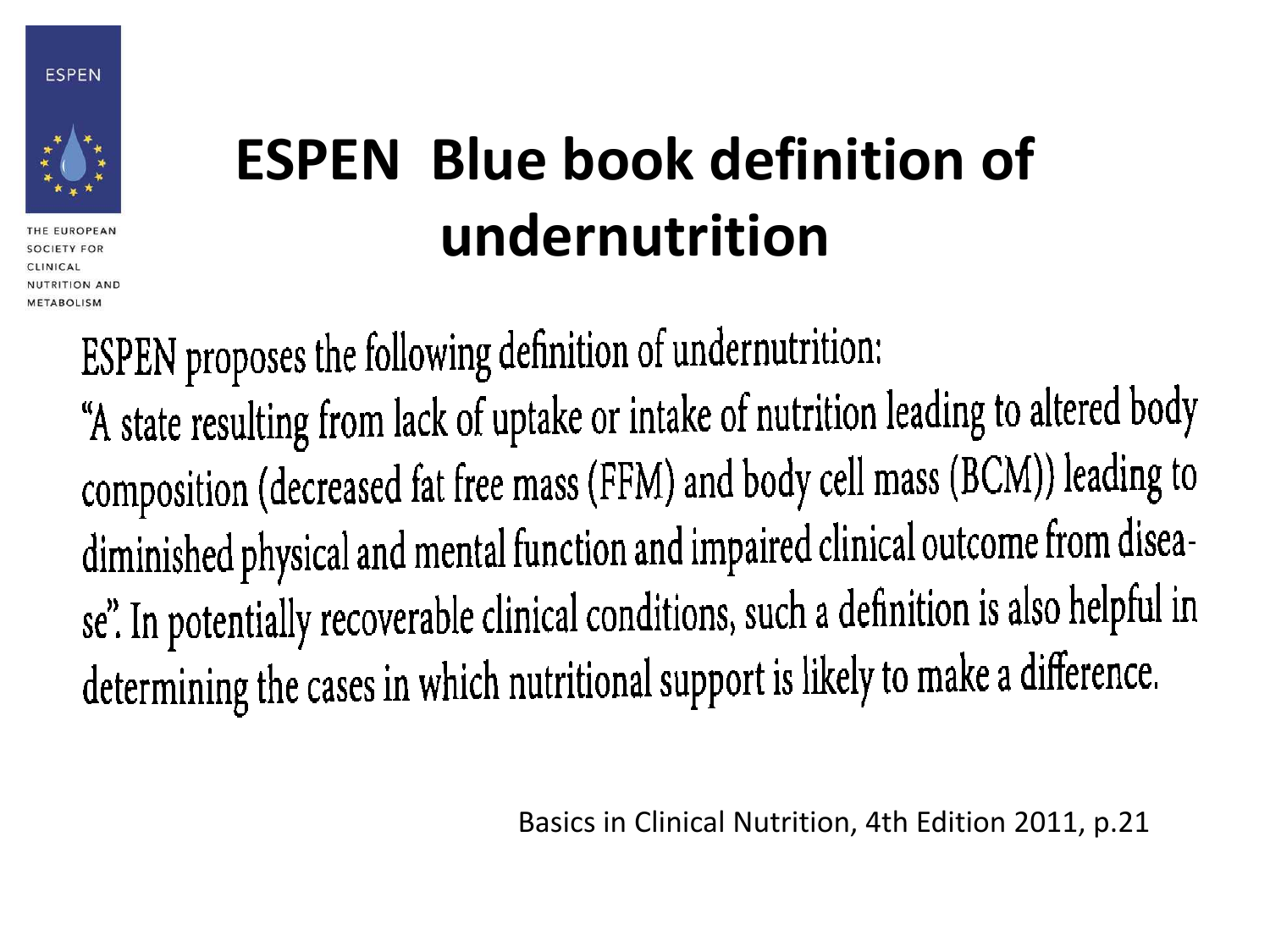



THE EUROPEAN **SOCIETY FOR** CLINICAL **NUTRITION AND METABOLISM** 

#### Poll - 304 ESPEN votes

**Terminology** 47% 53%

> **53% - malnutrition 47% - undernutrition**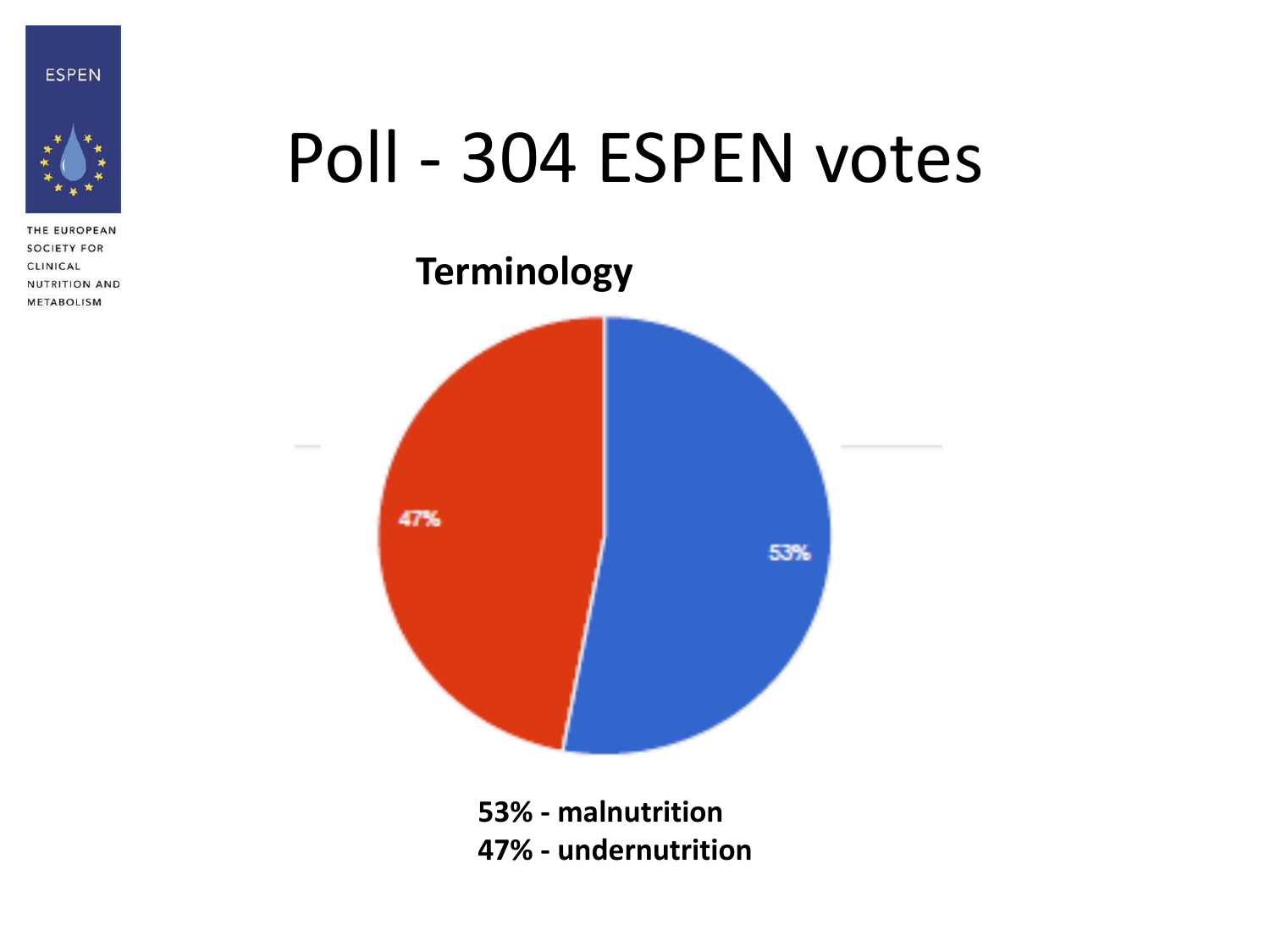Clinical Nutrition 34 (2015) 335-340



**ESPEN** endorsed recommendation

Diagnostic criteria for malnutrition  $-$  An ESPEN Consensus Statement



T. Cederholm <sup>a, \*</sup>, I. Bosaeus <sup>b</sup>, R. Barazzoni <sup>c</sup>, J. Bauer <sup>d</sup>, A. Van Gossum <sup>e</sup>, S. Klek <sup>f</sup>, M. Muscaritoli <sup>g</sup>, I. Nyulasi <sup>h</sup>, J. Ockenga <sup>i</sup>, S.M. Schneider <sup>j</sup>, M.A.E. de van der Schueren <sup>k, l</sup>, P. Singer  $<sup>m</sup>$ </sup>

Cederholm T, Bosaeus I, Barazzoni R, Bauer J, Van Gossum A, Klek S, et al. Diagnostic criteria for malnutrition – An ESPEN Consensus Statement. Clinical nutrition (Edinburgh, Scotland). 2015;34(3):335-40. Epub 2015/03/24.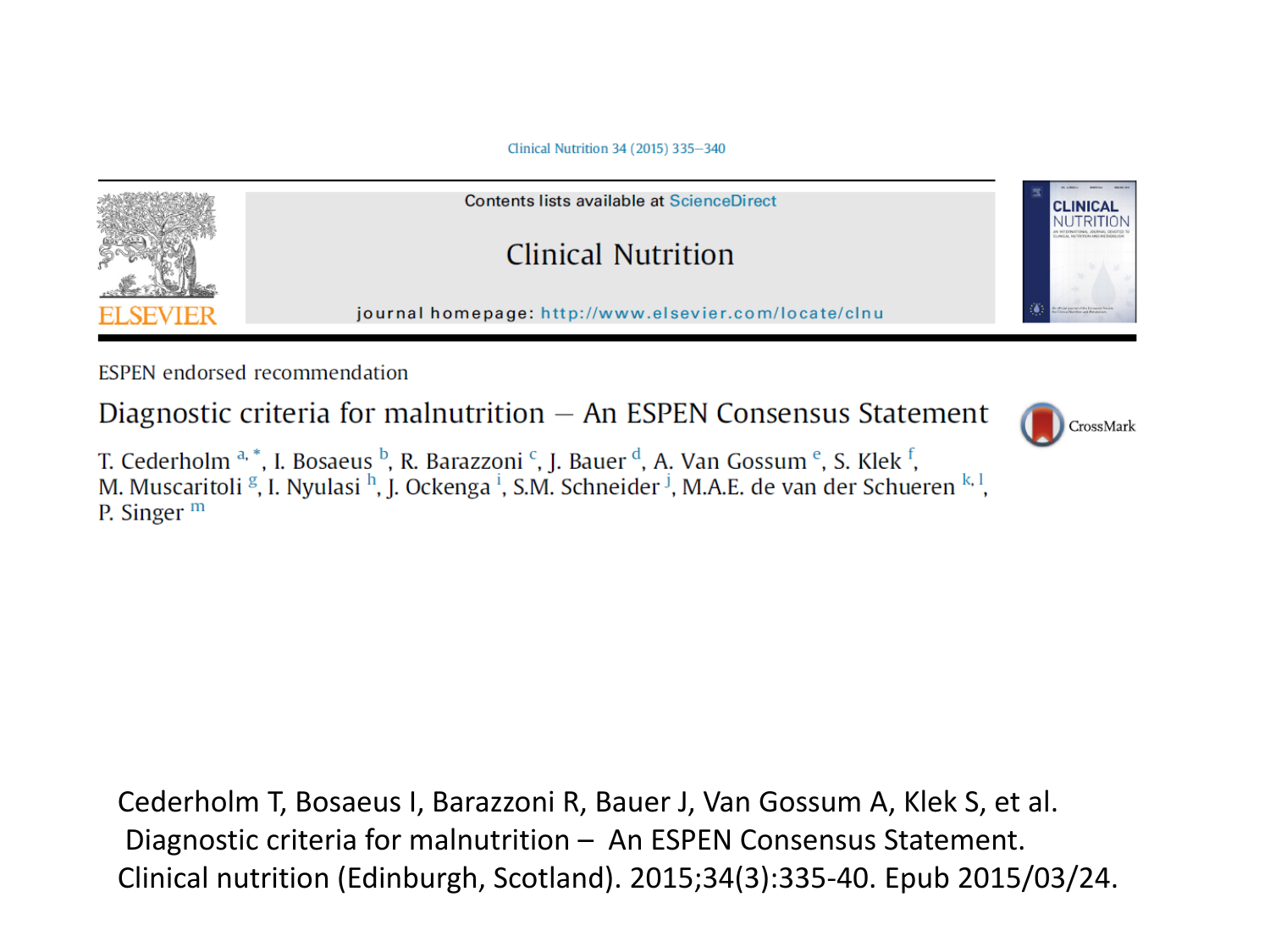



THE FUROPEAN **SOCIETY FOR** CLINICAL **NUTRITION AND METABOLISM** 

# **Objectives**

- Define diagnostic criteria for malnutrition
	- *The science and practice of clinical nutrition suffers from the lack of a clear definition*
- Up-date of ICD-10

Working Group:

Tommy Cederholm, Ingvar Bosaeus, Pierre Singer, Rocco Barazzoni, Juergen Bauer, Andre Van Gossum, Marian de van der Schueren, Maurizio Muscaritoli, Ibolya Nyulasi, Johann Ochenga, Stanislaw Klek, Stephane Schneider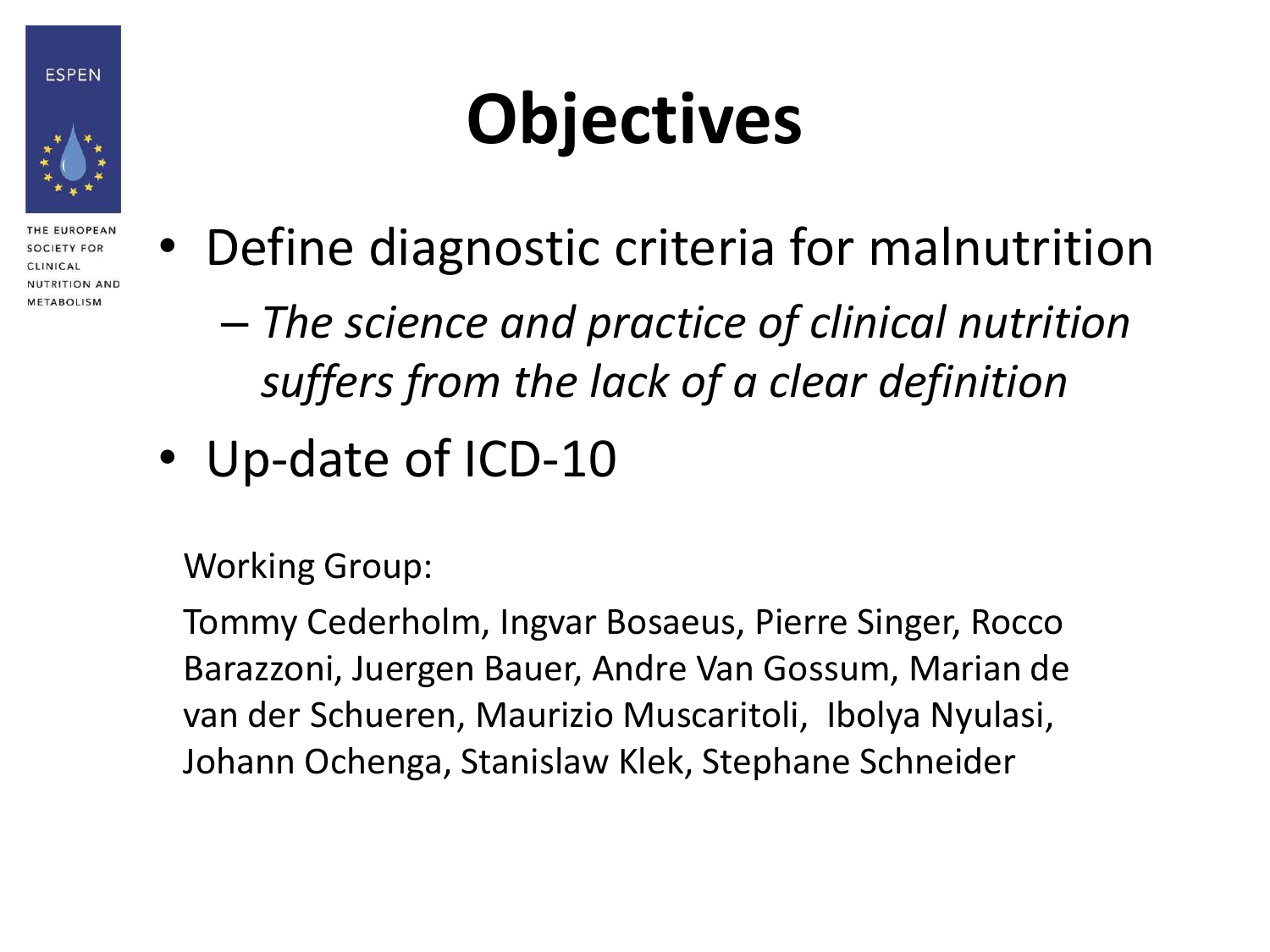#### **ESPEN**



**SOCIETY FOR** NUTRITION AND **METABOLISM** 

To

## **Rationale**

- achieve diagnostic criteria for the *general state of malnutrition* independent from etiology and clinical setting.
- unify the language
- enables comparisons between countries, clinical settings etc.
- these criteria do not replace etiology-based concepts or definitions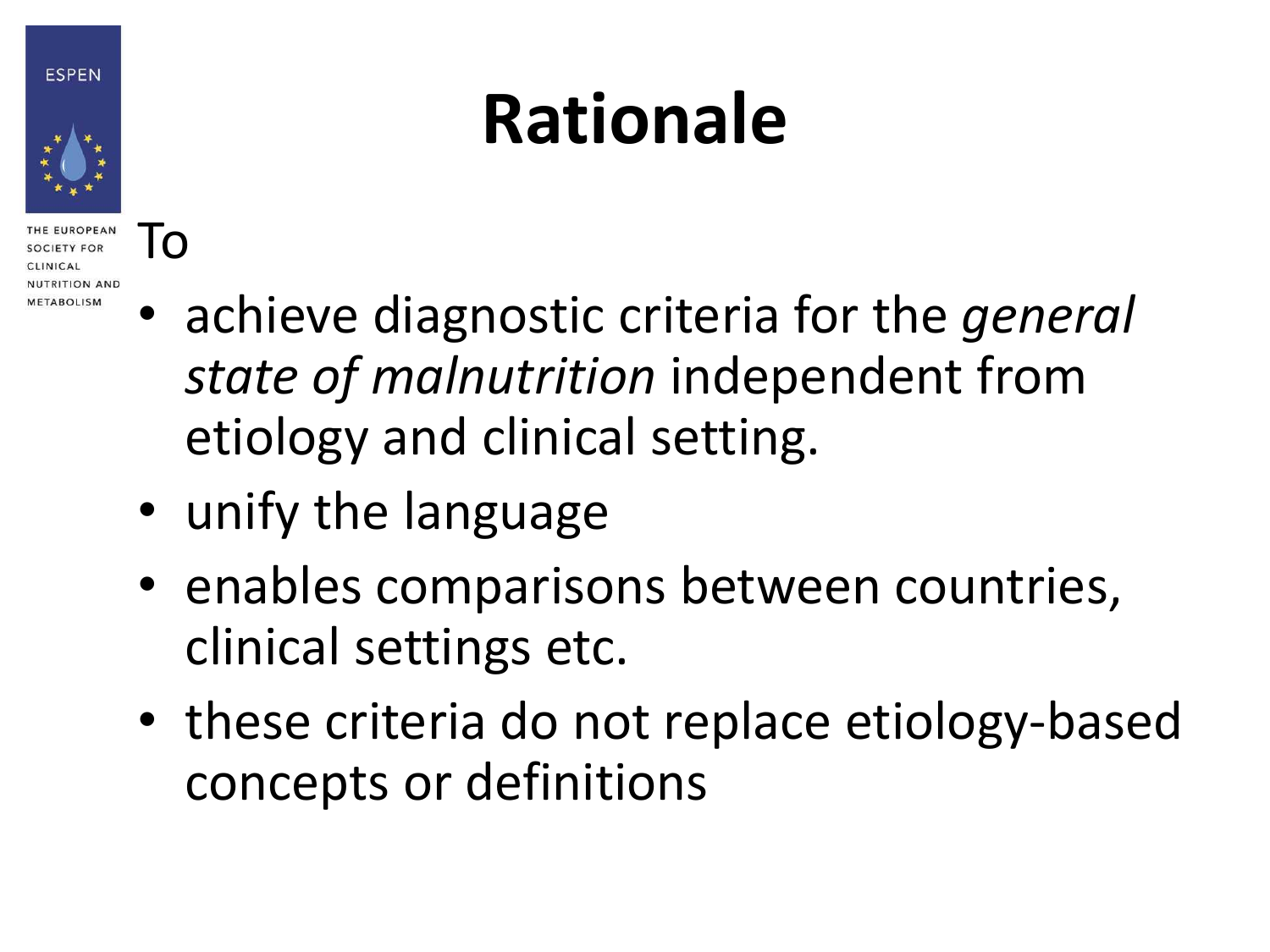#### **ESPEN**



**SOCIETY FOR** CLINICAL **NUTRITION AND METABOLISM** 

### **Diagnostic criteria for malnutrition**

**Step 1. Risk screening by a validated instrument , e.g. NRS-2002, MUST, MNA(-SF), SGA, SNAQ, ...**

**i.e. BMI, Weight loss, Reduced food intake, Disease severity** 

#### **Step 2. Diagnosis**

• **BMI <18.5 kg/m<sup>2</sup>**

#### **Alternative diagnostic trajectory**

- **Weight loss >10%** (indefinite time)/**>5%** last 3 mo combined with either
- **BMI <20** (if <70 years)/**<22** (if >70 y)

or

• **FFMI <15** and **17** kg/m<sup>2</sup> in women and men, respect.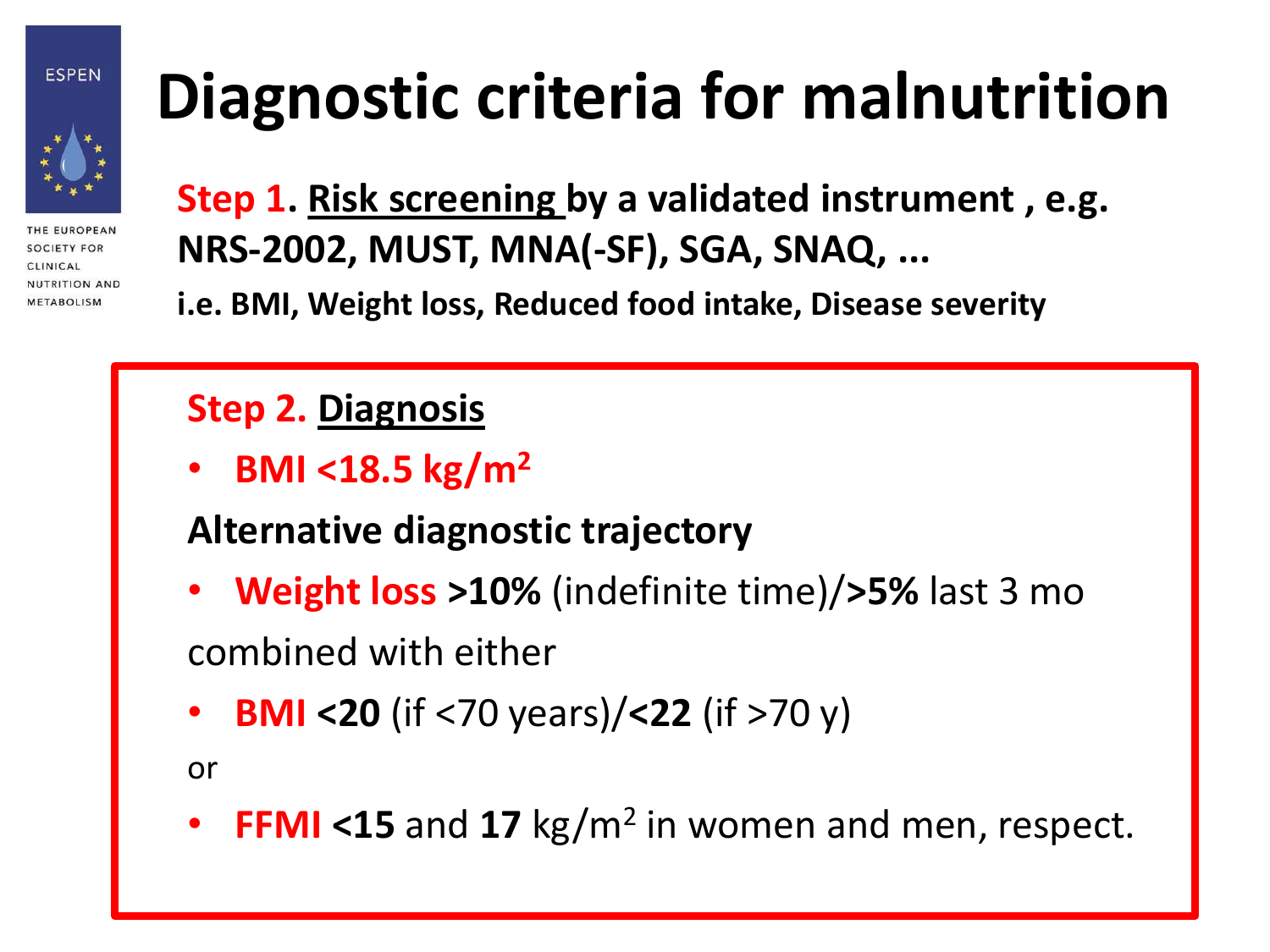



SOCIETY FOR CLINICAL NUTRITION AND **METABOLISM** 

# **Rationale for criteria**

- **Weight loss** gives the dynamic dimension and covers
	- Anorexia, teeth problems, dysphagia
	- Insufficient food intake
- **BMI** and/or **FFM** gives structural measures
- Functional and biochemical indicators are too unspecific (consensus after extensive discussions)
- **ESPEN Member's Poll** May 2014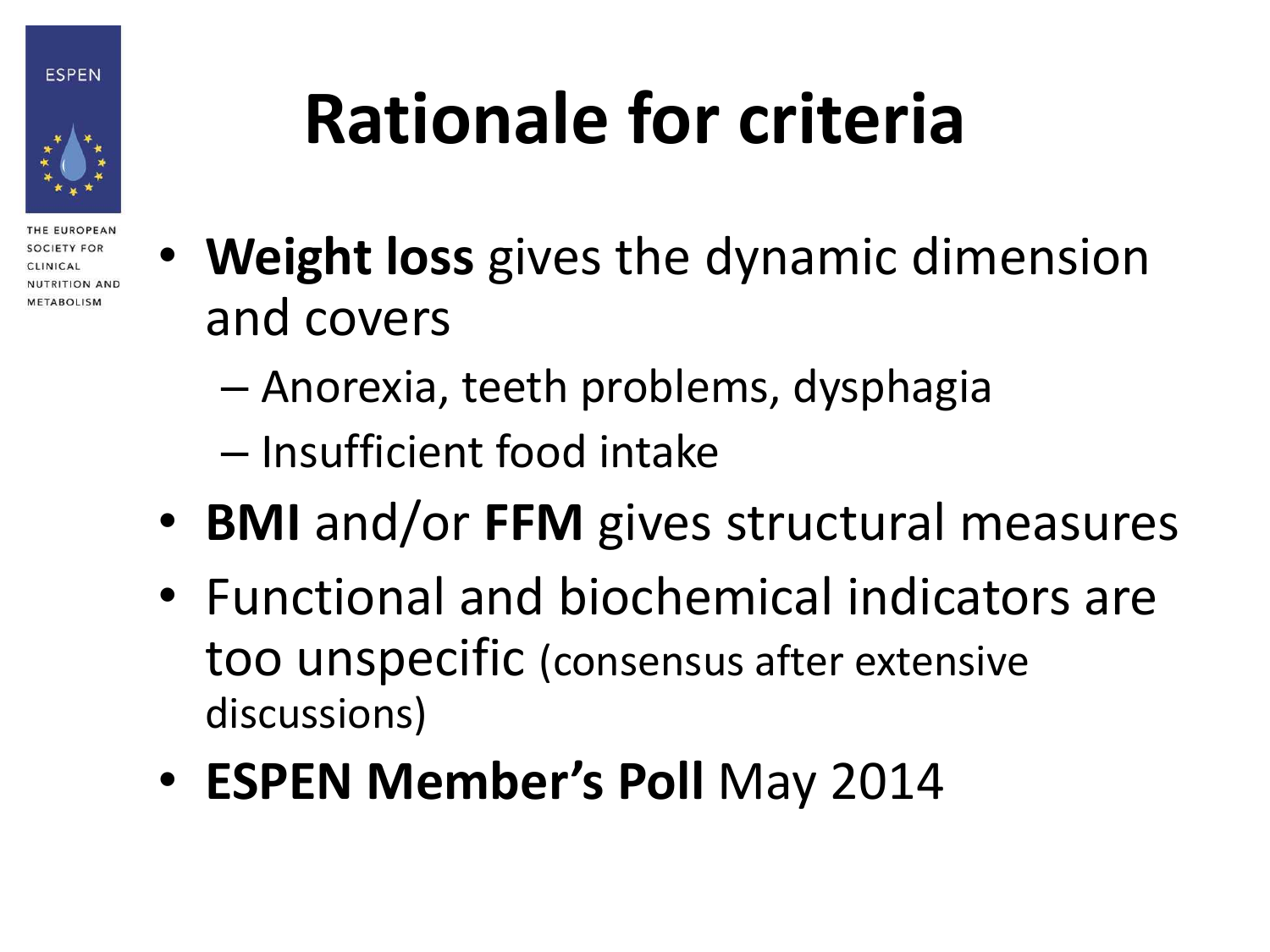#### **Terminology of Clinical Nutrition – An ESPEN Consensus Guideline**

Cederholm T,a, Austin P, Ballmer P, Barazzoni R,b, Biolo G,c, Bischoff S,b, Holst M, Muscaritoli M,c, Pirlich M, Rothenberg E,a, Schindler K, Schneider S,a, de van der Schueren M,a, Sieber C,a, Valentini L, Singer P

and endorsed by ESPEN Special Interest Groups of Nutrition in Geriatrics, Cachexia-Anorexia in Chronic Disease, and Nutrition in Obesity.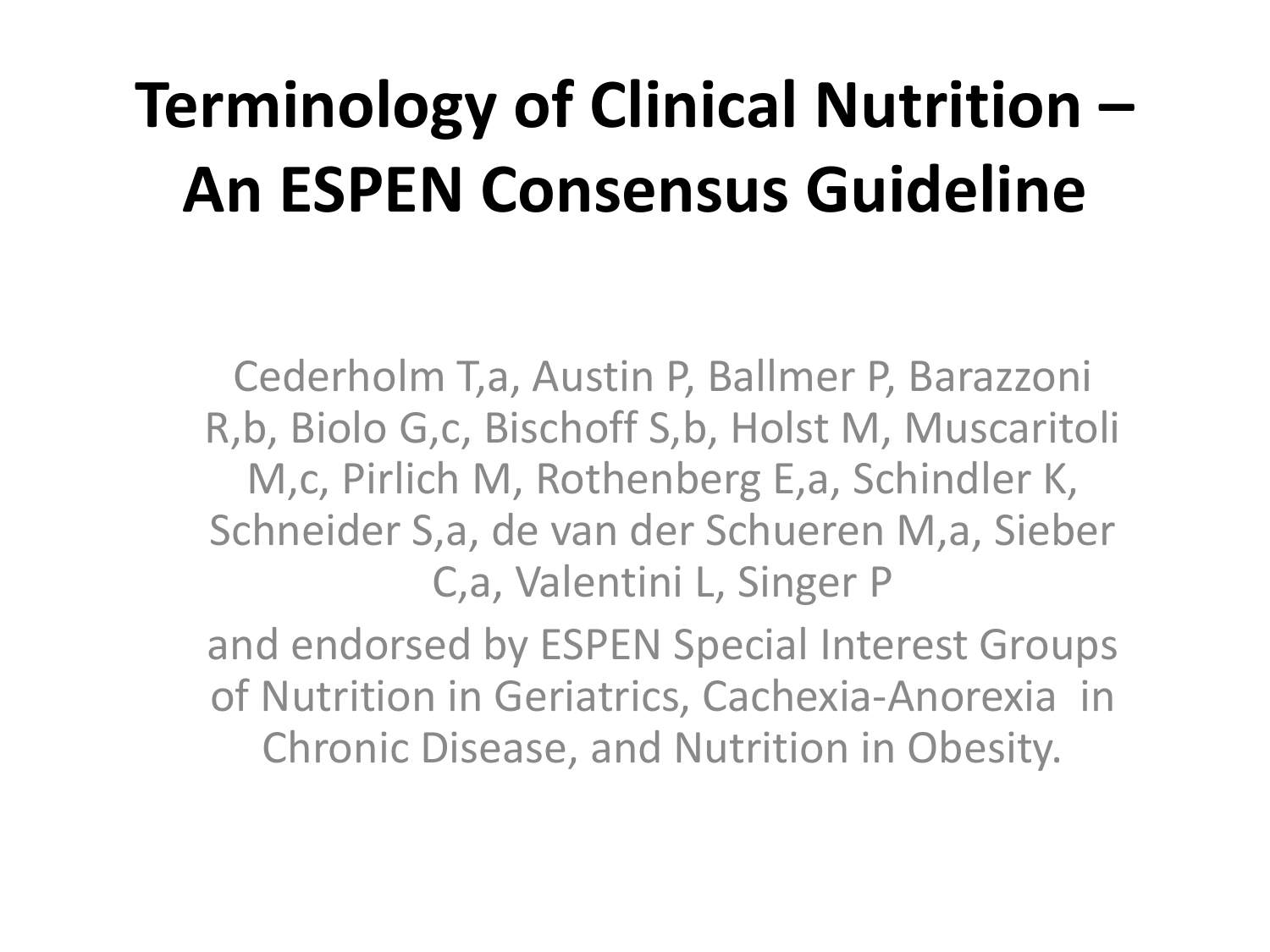• *Background:* a lack of agreement on definitions and terminology on nutrition related concepts and procedures a limitation for development of nutritional practice and research.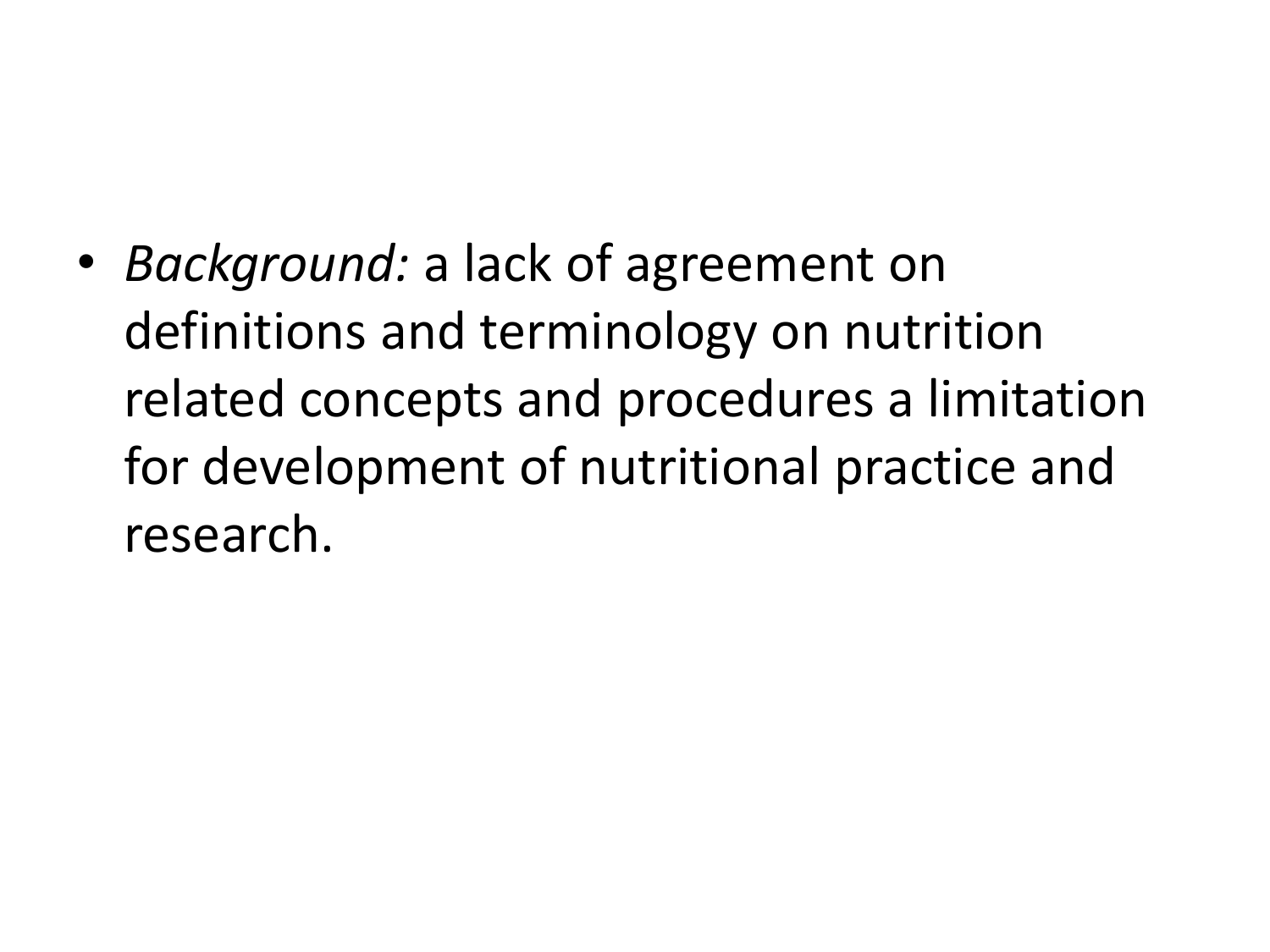### **Terminology of Clinical Nutrition – An ESPEN Consensus Guideline**

• *Objective:* to consensually summarise evidence-based terminology for core nutritional concepts and procedures for use in clinical practice and research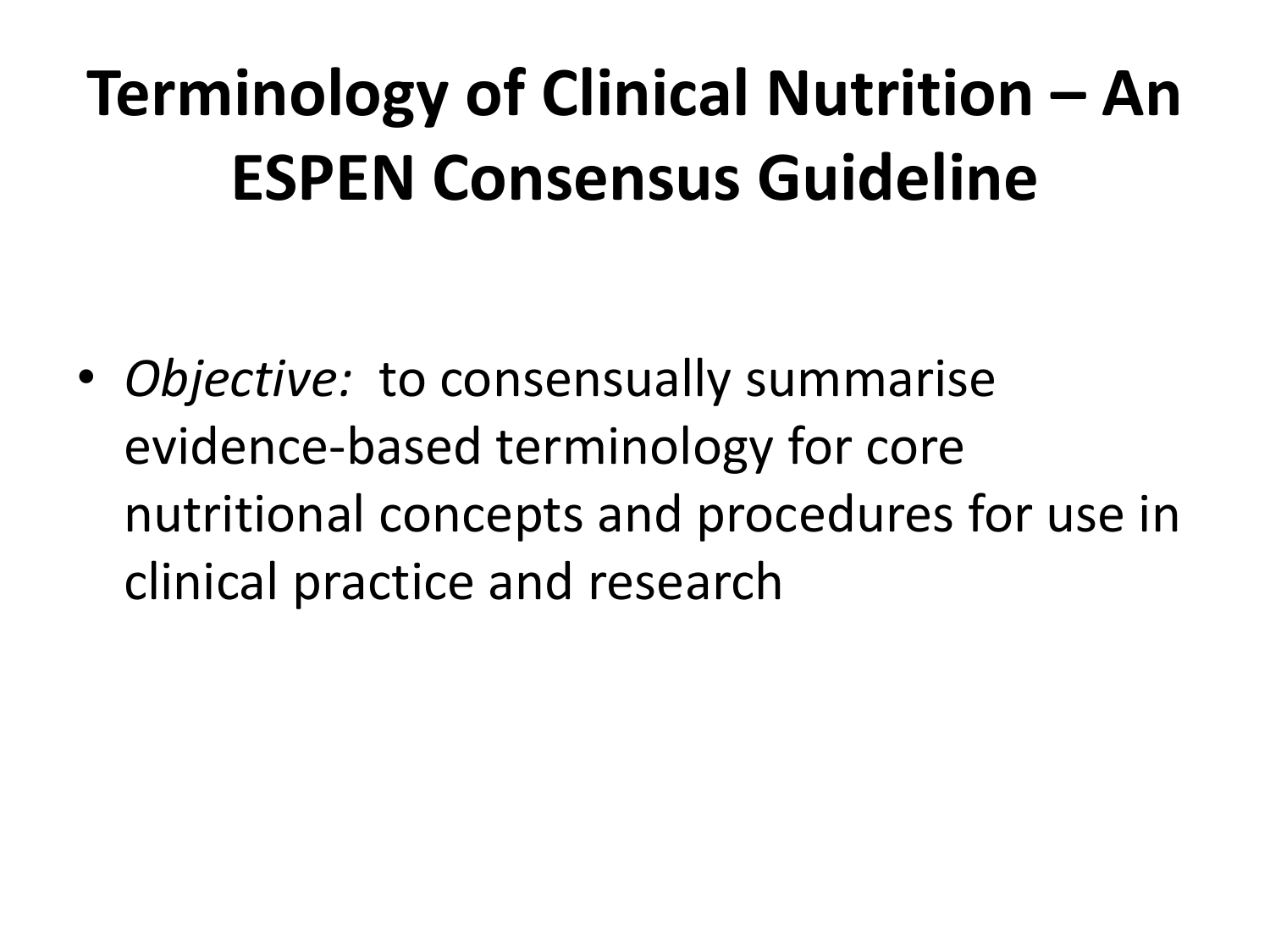**Table 1.** Taxonomy of nutrition terminology, i.e. the structure of nutritional nomenclature as presented in this consensus document

- Classification, definition and diagnostic criteria (when feasible) of core **nutritional concepts** and **nutrition-related disorders** (Table 2)
- List and descriptions of **nutritional procedures,** and explanations of how assessment, care, therapy, documentation and monitoring are performed (Table 3)
- **Organization** and forms of delivery of nutritional care (Table 4)
- **Forms of nutrition**al support, i.e. types and routes of nutritional therapy (Table 5)
- **Nutritional products;** i.e. formulas and solutions (Table 6)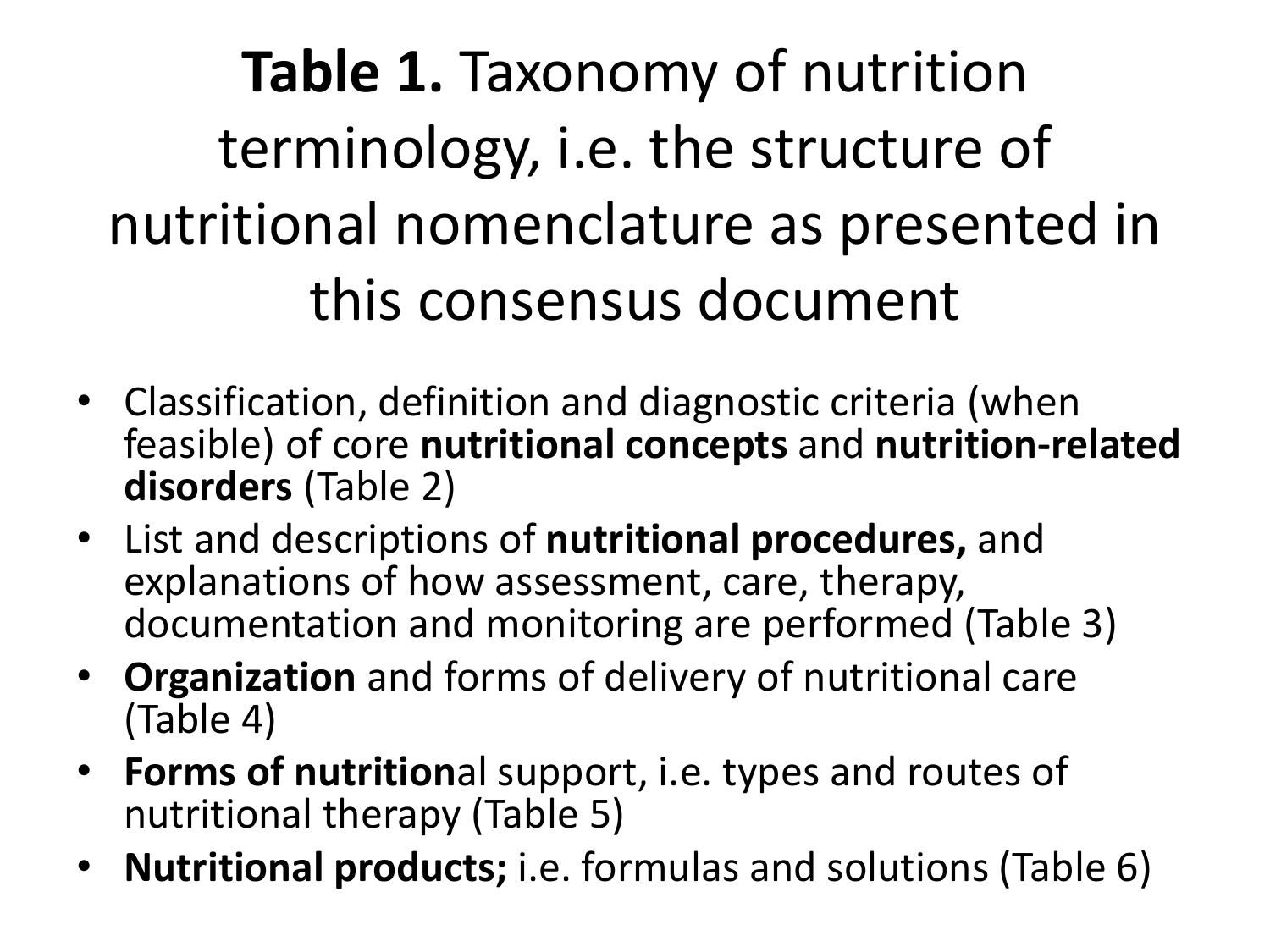### **Table 2.** Classification of **nutritional concepts**

- Human nutrition
	- Preventive nutrition
		- Population based (public health nutrition)
		- Individualized
	- Clinical nutrition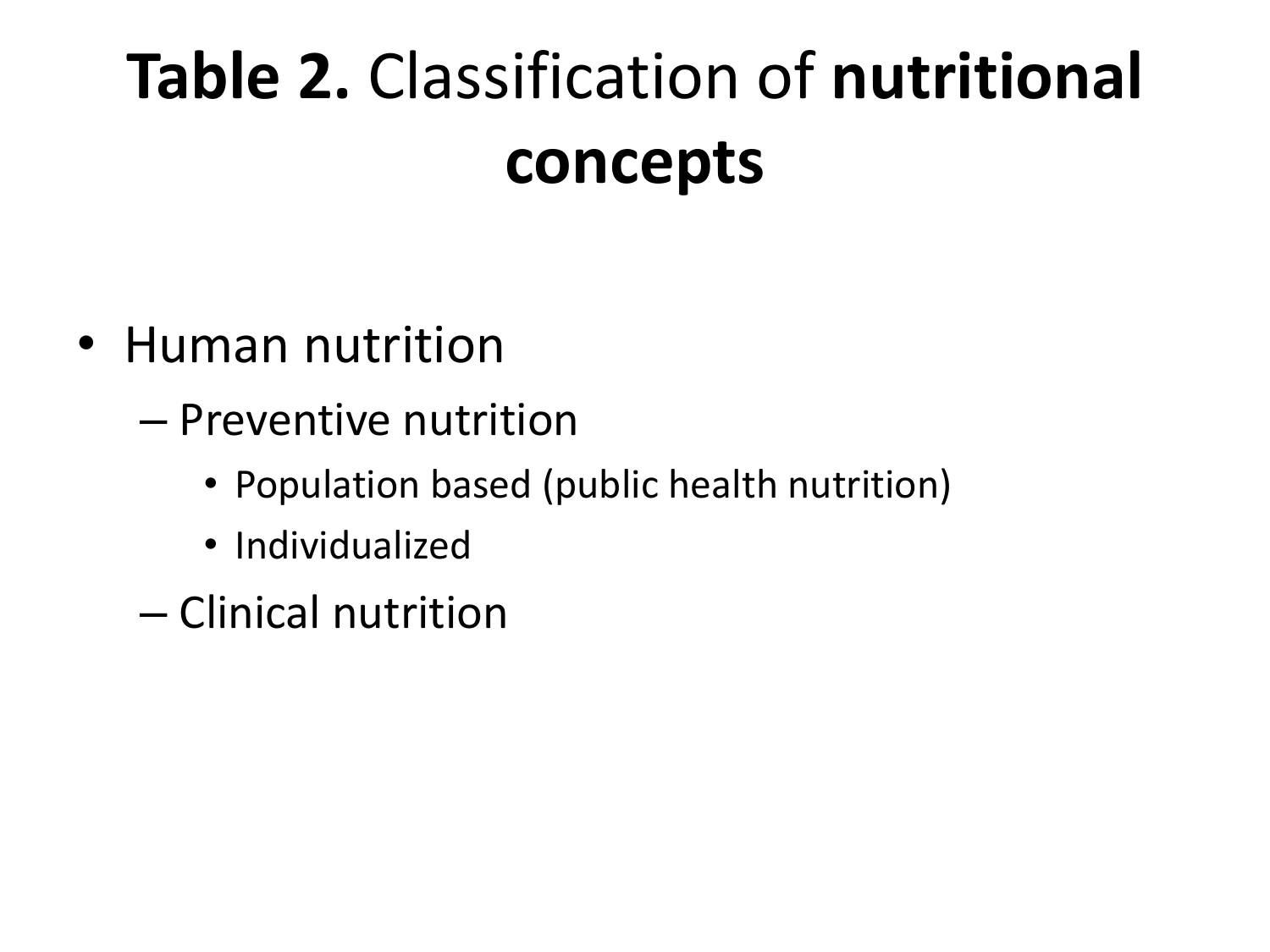### **Table 2.** Classification of **nutritional concepts**

- Clinical nutrition
	- Malnutrition; Synonym: Undernutrition
		- Disease-related malnutrition (DRM)
			- Inflammatory-induced DRM. Synonym: Cachexia
				- » Acute disease- or Injury-related malnutrition
				- » Chronic disease-related malnutrition
					- Cancer cachexia
			- DRM without inflammation. Synonym: Non-cachectic DRM
		- Starvation food deprivation; e.g. famine, poverty
	- Sarcopenia
	- Frailty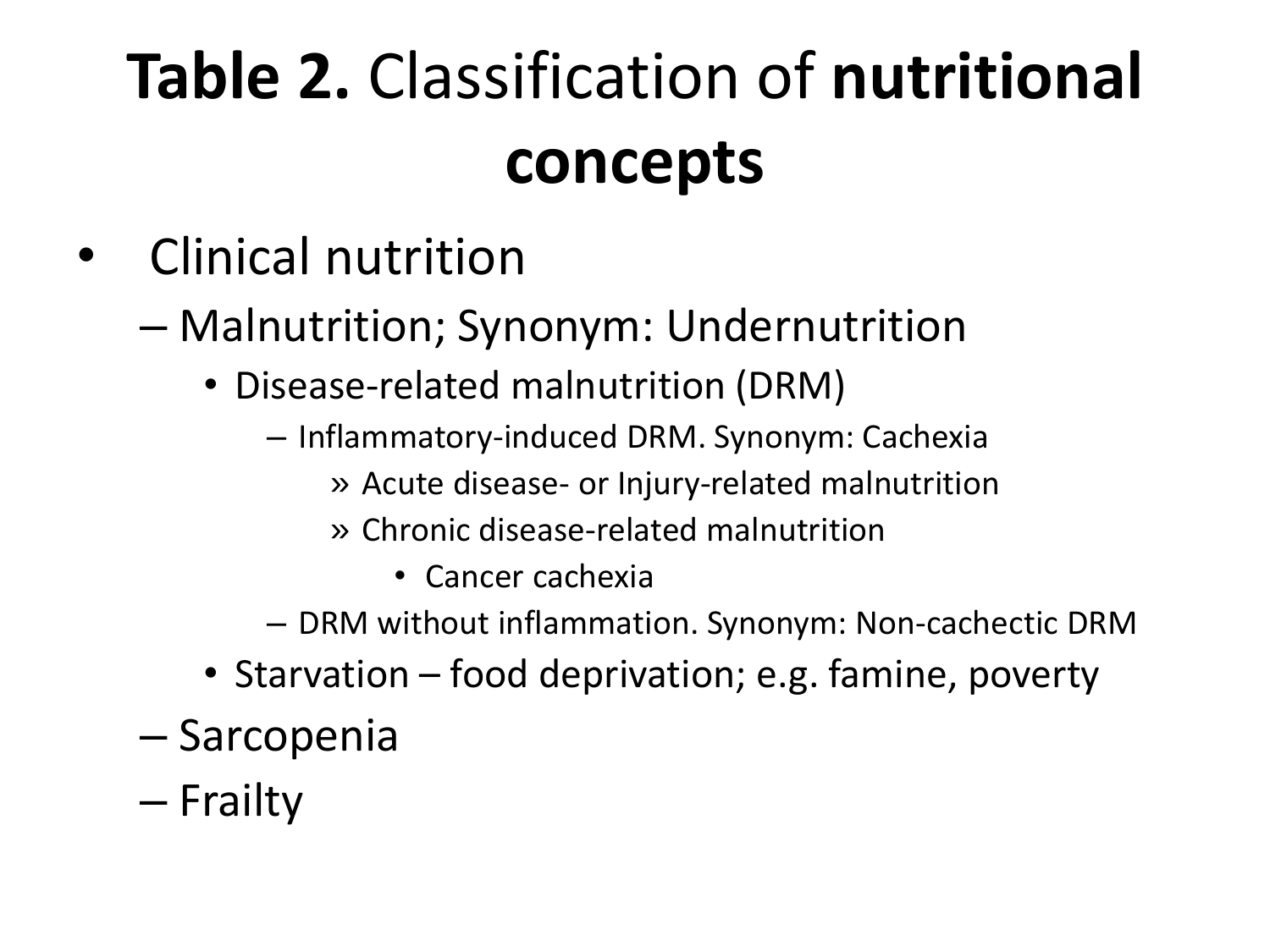### **Table 2.** Classification of **nutritional concepts**

- Over-nutrition
	- Overweight
	- Obesity
		- Sarcopenic obesity
- Micronutrient abnormalities
	- Deficiency
	- Excess
- Refeeding syndrome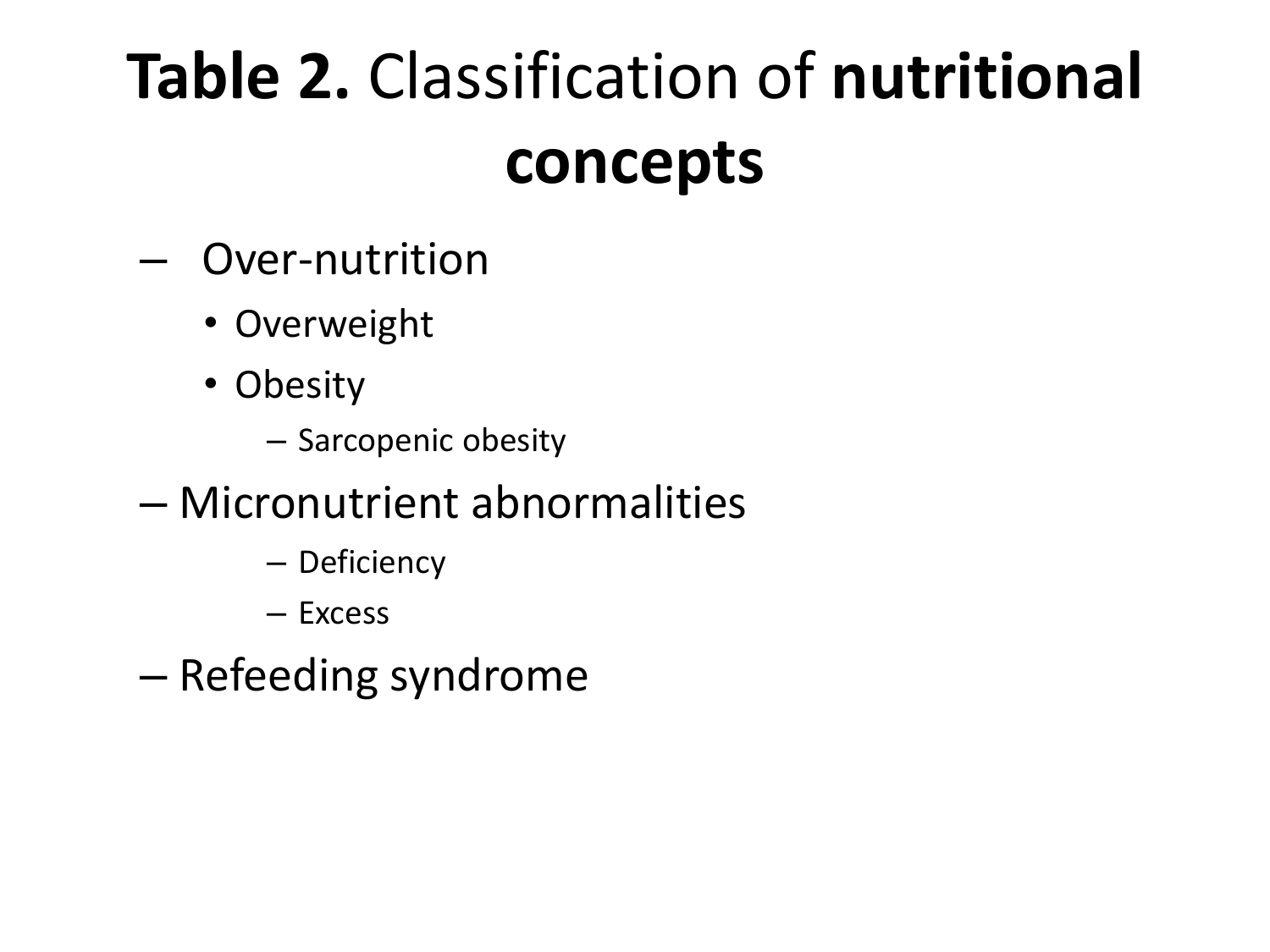### **Table 3.** The procedures of nutritional care, i.e. the nutritional care process.

- Malnutrition risk screening
- Nutritional assessment, incl. diagnosis
- Nutritional care plan
- Nutritional care **An action**
- Nutritional therapy **What is delivered**
- Monitoring the effects of nutritional care and therapy
- Documentation of all components of the nutritional care process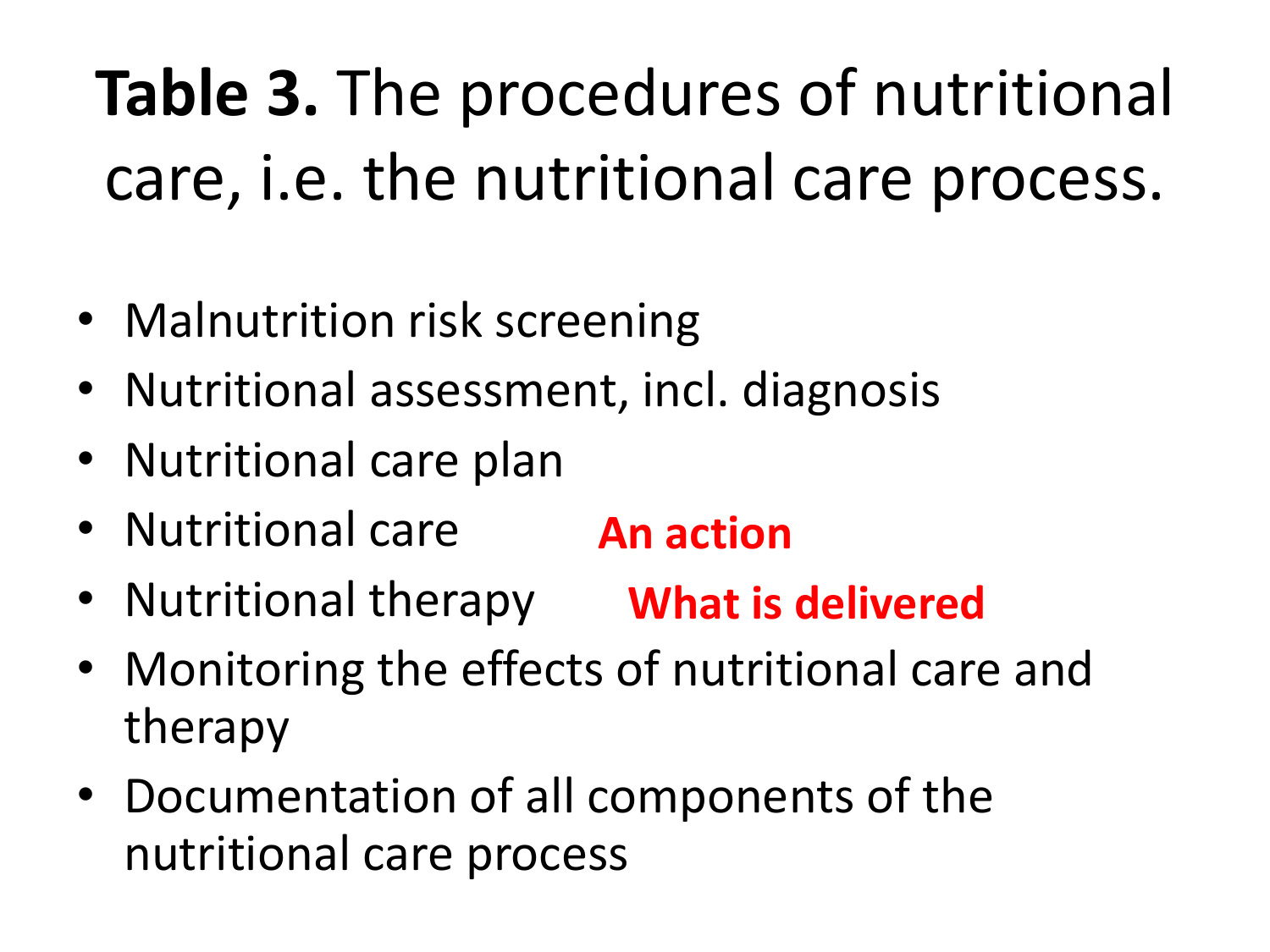**Table 4.** Organizational forms of providing nutritional care and support

- Care catering/Hospital catering
- Nutrition Steering Committee
- Nutrition Support Team
- Disease-specific teams; eg. Obesity Team
- Clinical Nutrition Care Unit
- Meals-on-wheel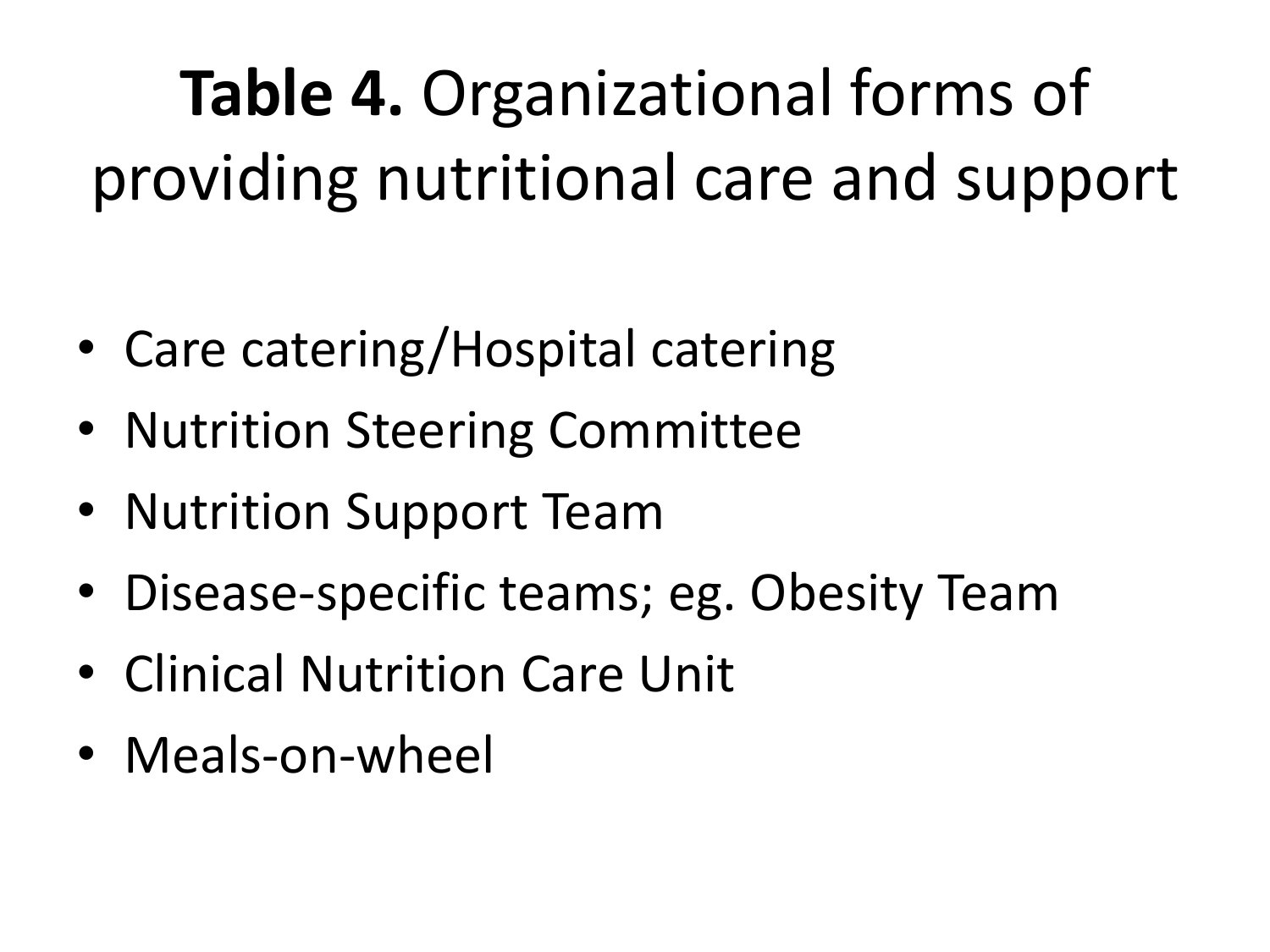### **Table 5.** Overview of forms for nutritional support

- Eating environment
	- Meal support
	- Eating support
- General diet
	- Dietary advice
- Therapeutic diet
	- Fortified food
	- Texture modified food
	- Do we need more??
- Oral nutritional support
	- I guess we should provide the various ONS qualities
- Agree different countries have their on diets could conclude as special diets maybe with one example

#### Views on these terms?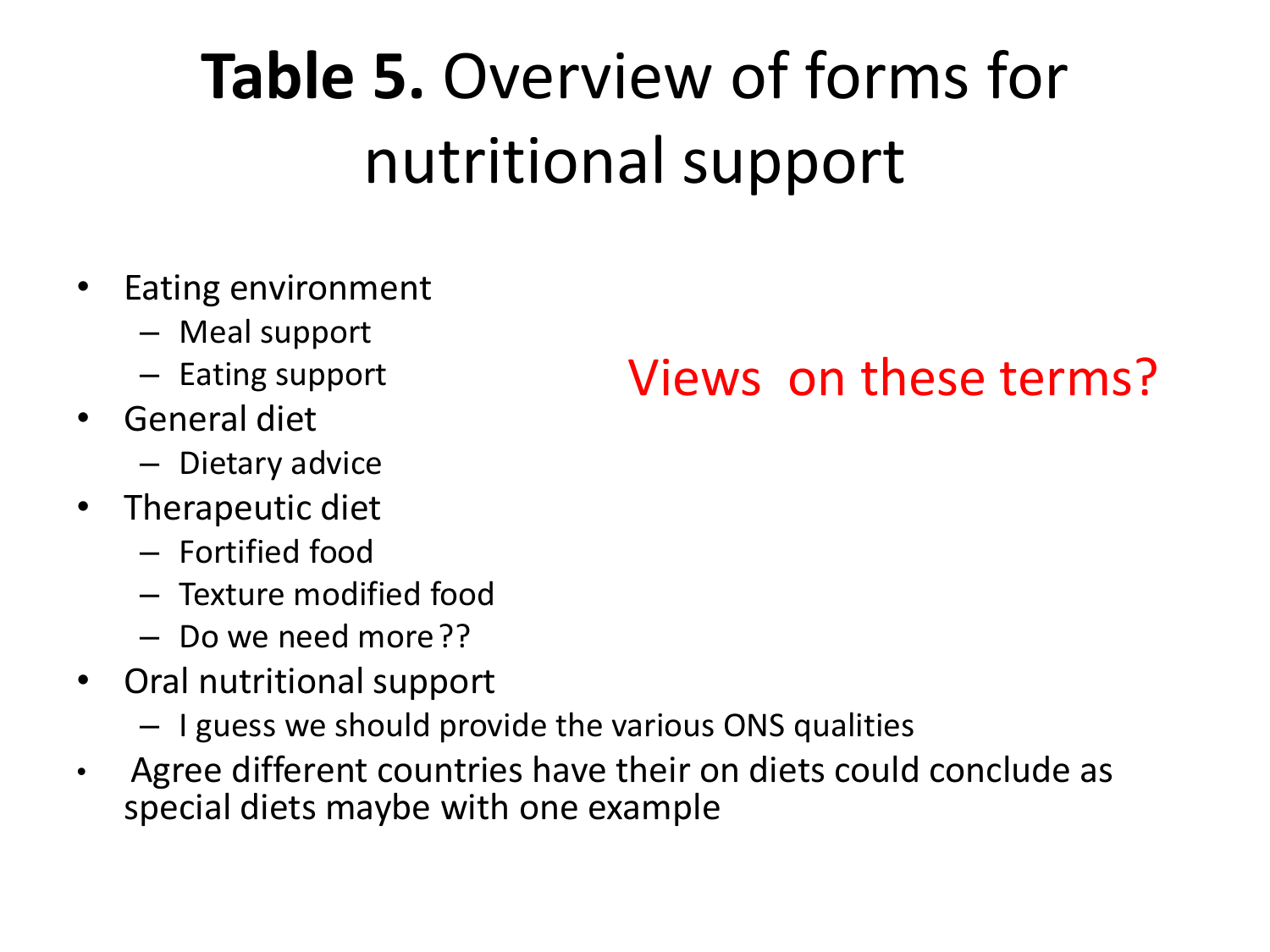### **Table 5.** Overview of forms for nutritional support

- Artificial nutritional support
	- Enteral nutrition
		- Total
		- Supplemental
	- Parenteral nutrition
		- Total
		- Supplemental
		- Subcutaneous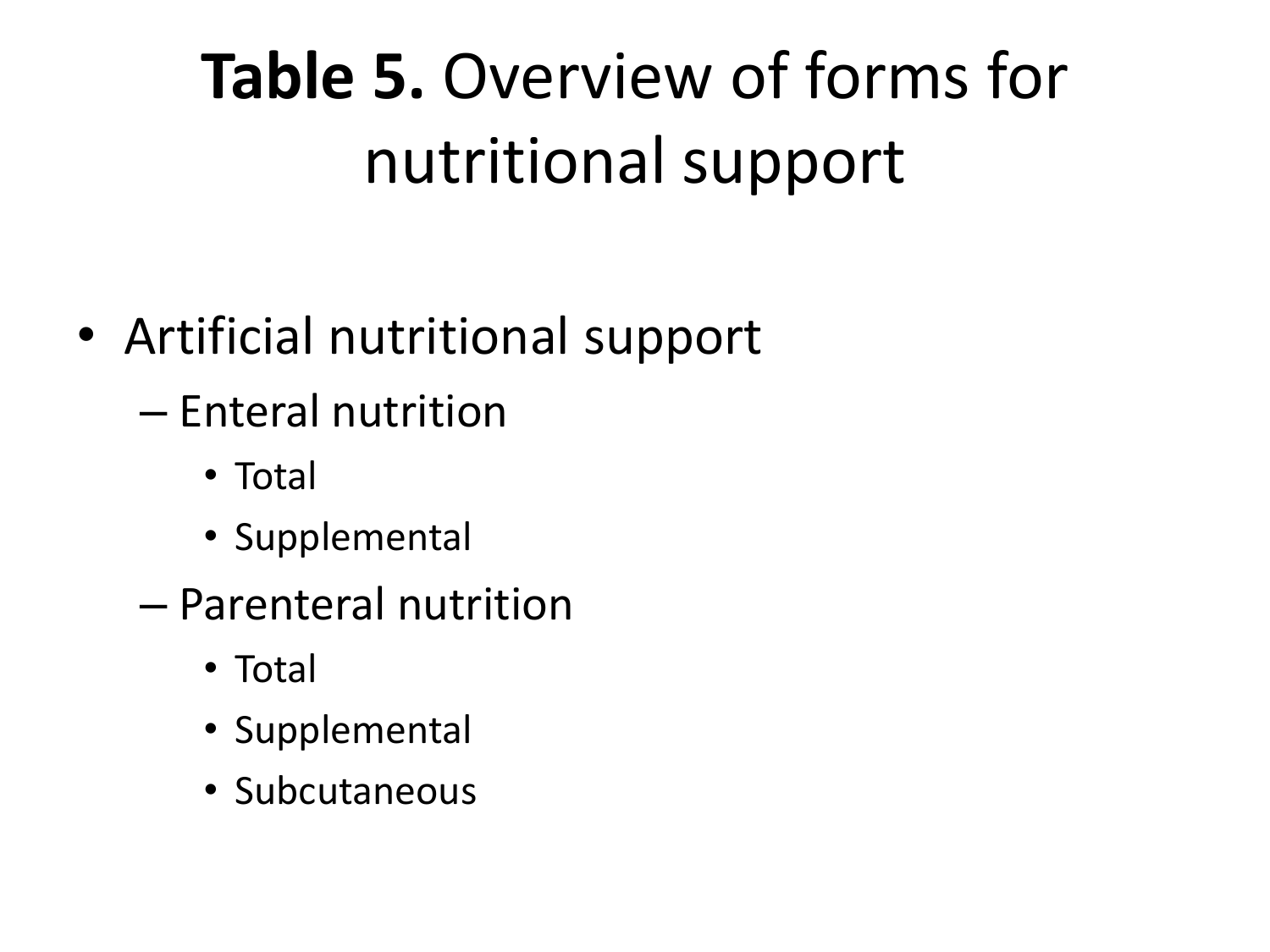**How to align with our American colleagues and friends?**

### ASPEN/AND consensus statement Etiology-based definition



White et al JPEN 2012;36:275-83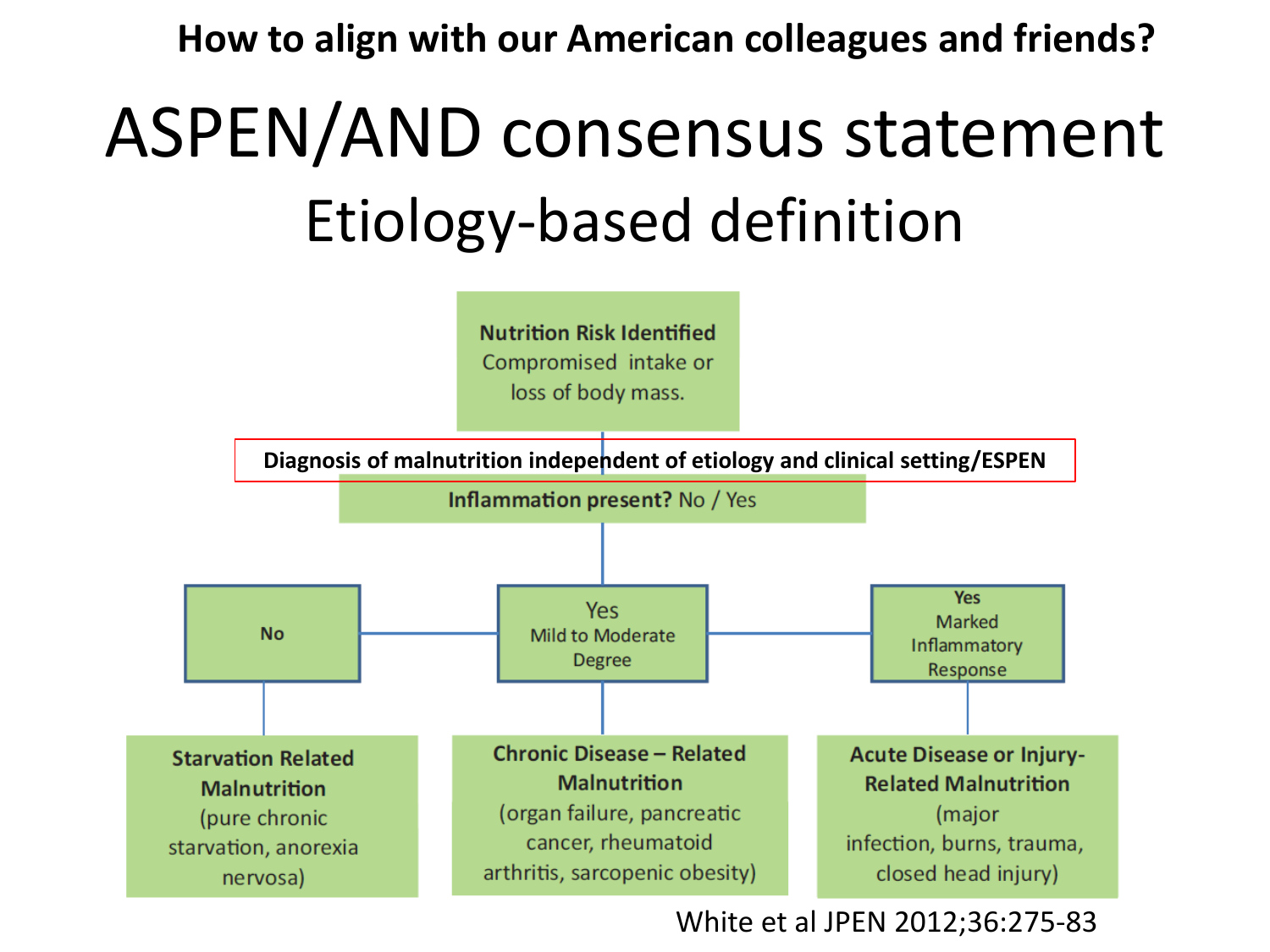## ASPEN/AND consensus statement

Because no single parameter is definitive for adult malnutrition, the identification of **2 or more of the following** 

**6 characteristics** is recommended for diagnosis:

- **Insufficient energy intake**
- **Weight loss**
- **Loss of muscle mass**
- **Loss of subcutaneous fat**
- **Localized or generalized fluid accumulation** that may sometimes mask weight loss
- **Diminished functional status** as measured by handgrip strength